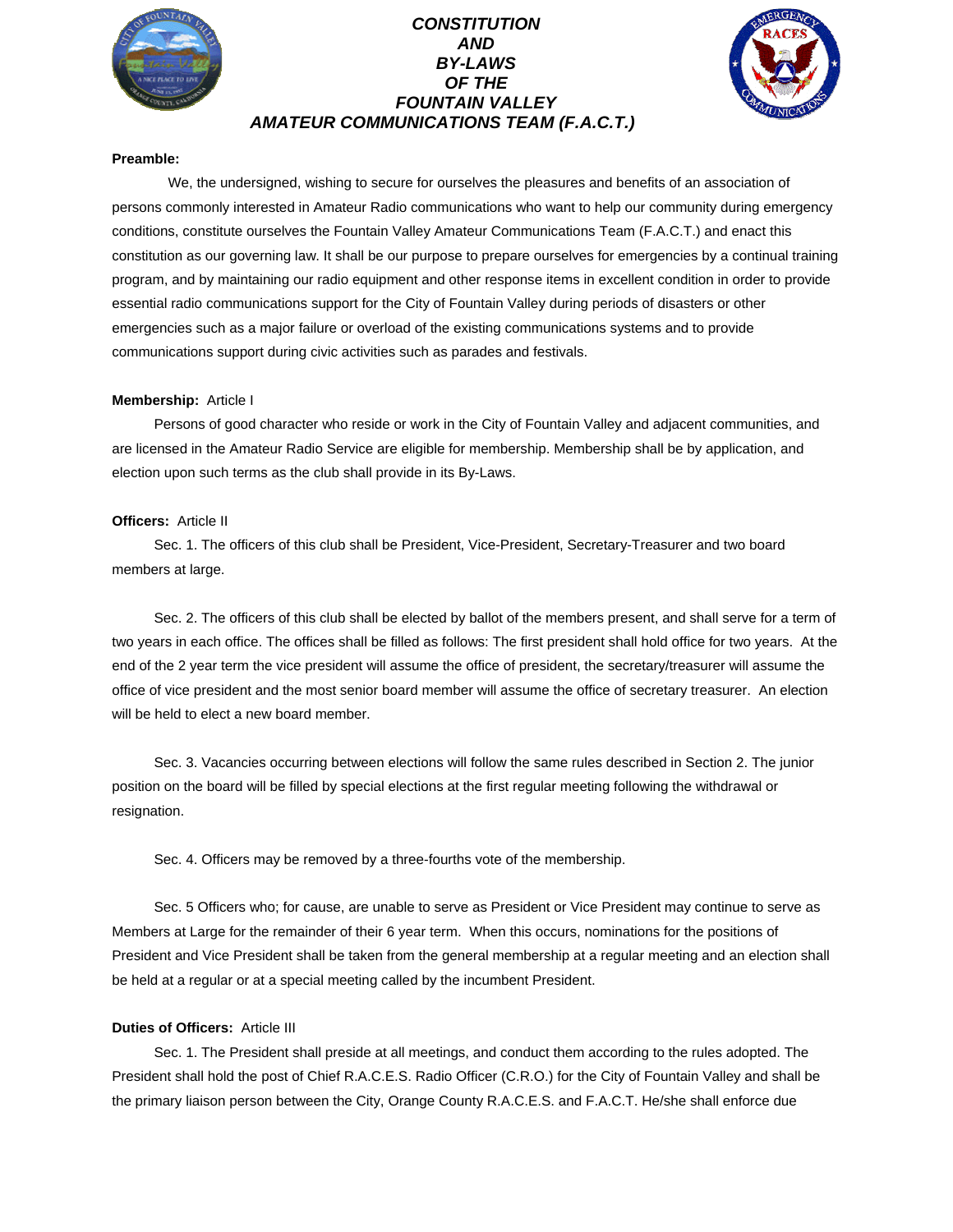observance of this Constitution and By-Laws; decide all questions of order; sign all official documents adopted by the club, and perform all other duties pertaining to the office of President.

 Sec. 2. The Vice-President shall assume all the duties of the President in his/her absence. The Vice-President shall hold the post of Assistant R.A.C.E.S. Radio Officer (A.R.O.) for the City of Fountain Valley and shall be the backup liaison person between the City, Orange County R.A.C.E.S. and F.A.C.T. In addition, he/she shall organize club activities, plan and recommend training and drills for emergency preparedness, and advance club interest and activity as approved by the club. He/she shall maintain close liaison with Orange County RACES to further club participation in the Radio Amateur Civil Emergency Service.

 Sec. 3. The Secretary-Treasurer shall keep a record of the proceedings of all business meetings, keep a roll of members, submit membership applications, carry on all correspondence, and mail written annual and special meeting notices to each member, receive and receipt for all monies paid to the club; keep an accurate account of all monies received and expended; pay no bills without proper authorization (by the club or its officers constituting a business committee). At the end of each quarter he/she shall submit an itemized statement of disbursements and receipts. At the expiration of his/her term he/she shall turn over all items belonging to the club to his/her successor.

 Sec. 4. Members at Large - Two (2) members at large shall fulfill such duties or chair committees for training, membership recruitment, technical assistance, public relations, equipment inventory management and other duties as needed.

#### **Meetings:** Article IV

 The By-Laws shall provide for regular and special meetings. At the annual business meeting, a minimum of one-third of the membership shall constitute a quorum for the transaction of business.

#### **Dues:** Article V

 The club, by majority vote of those present at any regular meeting, may levy upon the general membership such dues or assessments as shall be deemed necessary for the business of the organization.

#### **Membership Assistance:** Article VI

 The club, through designated Committees will provide technical advice to members concerning equipment design and operation to assist in frequency observance, clean signals, uniform practice, and absence of spurious radiations from club member-stations. The club shall also maintain a program to foster and guide public relations.

## **Amendments:** Article VII

 This constitution or By-Laws may be amended by a two-thirds vote of the total membership. Proposals for amendments shall be submitted in writing at a regular meeting and shall be voted on at the annual business meeting, provided all members have been noticed by mail of the intent to amend the constitution and/or By-Laws at said meeting.

Robert's Rules shall govern all proceedings.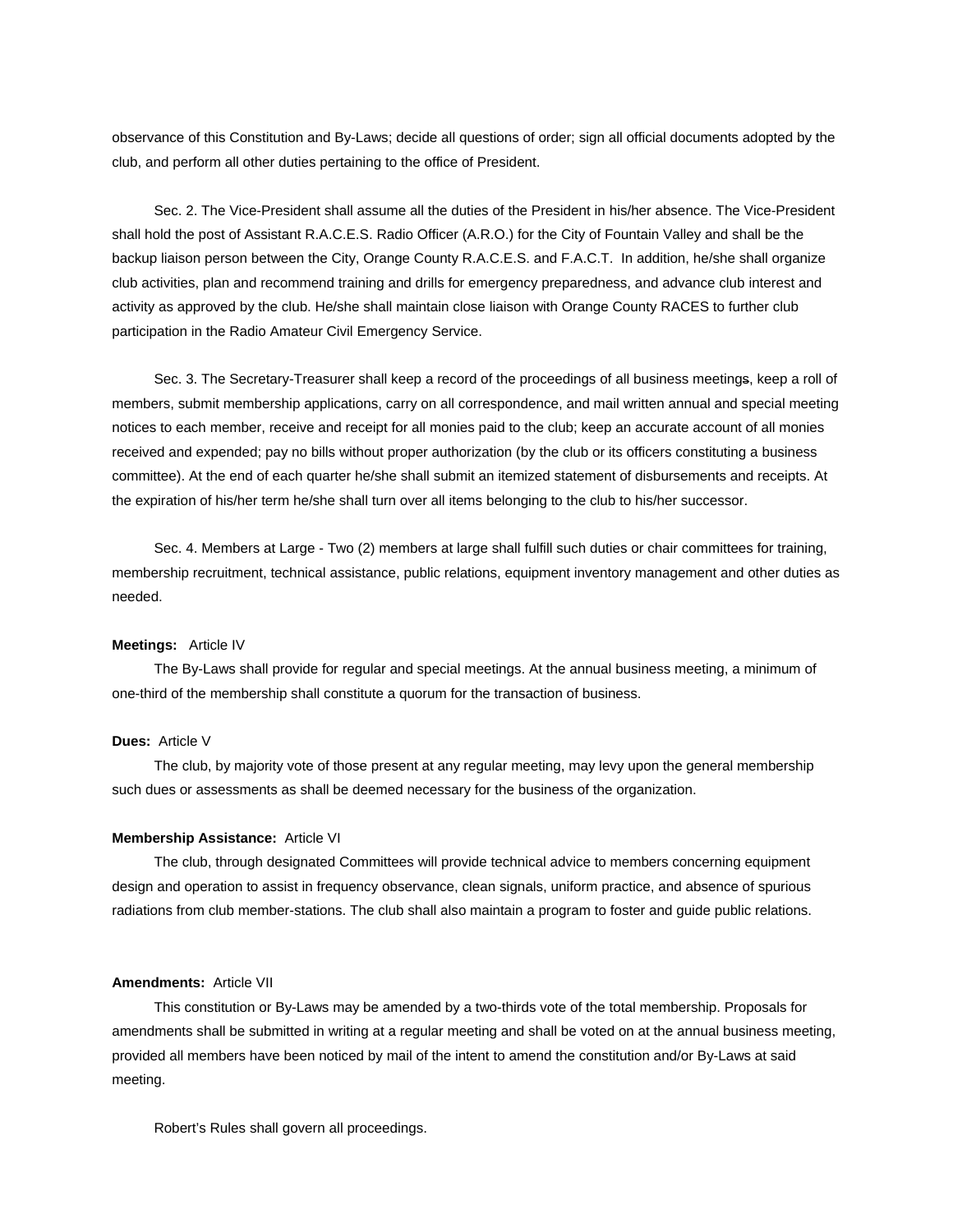# **By-Laws:**

1. Secretary/Treasurer. It shall be the duty of the Secretary/Treasurer to keep the constitution and By-Laws of the club and have the same with him/her at the annual business meeting. He/she shall note all amendments, changes and additions on the constitution and shall permit it to be consulted by members upon request.

 2. Membership. Membership is open to licensed amateurs, who live or work in the City of Fountain Valley and adjacent communities. Membership includes all club privileges as well as rights to hold a club office and to vote for club officers. Applications for membership shall be submitted at regular meetings. All applicants will be subject to fingerprinting and a background check by the City of Fountain Valley. All members shall be registered as a disaster service worker with the State of California Office of Emergency Services.

 3. Meetings. Regular meetings shall be held on the first Saturday of each calendar month. The day for the regular meeting may be adjusted during those months when the weekend occurs during a declared holiday. Weekly meetings (Nets) shall be held on the air for the purpose of equipment checkout, training, roll call and announcements. An annual business meeting shall be held in the month of January for the purpose of installing officers, amending the by-laws and other club business. Special meetings may be called by the President upon the written request of any five club member. Notices shall be sent to members concerning the annual and any special meetings and the business to be transacted. Only such business as designated shall be transacted. Such notices shall be sent so that they arrive not less than 24 hours before the meeting.

 4. Dues. The payment of regular dues shall not be a condition of membership. A special assessment may be assessed in accordance with the provisions of Article V of the constitution for the purpose of providing funds for extraordinary expenses.

 5. Business Committee - The club officers shall constitute the club's business committee. Disbursement of club funds by check shall require the signature of at least two of the club's officers. Debit or credit card transactions shall be subject to club officers' approval at a regular board meeting and recorded in the meeting minutes. The treasurer's report shall be read at each general meeting.

6. Other Committees - Will be formed as deemed necessary by the governing board.

\_\_\_\_\_\_\_\_\_\_\_\_\_\_\_\_\_\_\_\_\_\_\_\_\_\_\_\_\_\_ \_\_\_\_\_\_\_\_\_\_\_\_\_\_\_\_\_\_\_\_\_\_\_\_\_\_\_\_\_\_\_\_\_

\_\_\_\_\_\_\_\_\_\_\_\_\_\_\_\_\_\_\_\_\_\_\_\_\_\_\_\_\_\_\_ \_\_\_\_\_\_\_\_\_\_\_\_\_\_\_\_\_\_\_\_\_\_\_\_\_\_\_\_\_\_\_\_\_\_\_

 *\_\_\_\_\_\_\_\_\_\_\_\_\_\_\_\_\_\_\_\_\_\_\_\_\_\_\_\_\_\_ \_\_\_\_\_\_\_\_\_\_\_\_\_\_\_\_\_\_\_\_\_\_\_\_\_\_\_\_\_\_\_\_\_\_* 

Adopted at Fountain Valley, California, on this  $6^{TH}$  day of January, in the year 2007.

Janice Jalosky, Board Member at large Kurt Ulrich, Sgt. FVPD, Coordinator

Richard J. Bruno, President Glen Langer, Vice President Glen Langer, Vice President

Russ Gowin, Secretary/Treasurer Frank Jalosky, Board Member at large

For the City of Fountain Valley